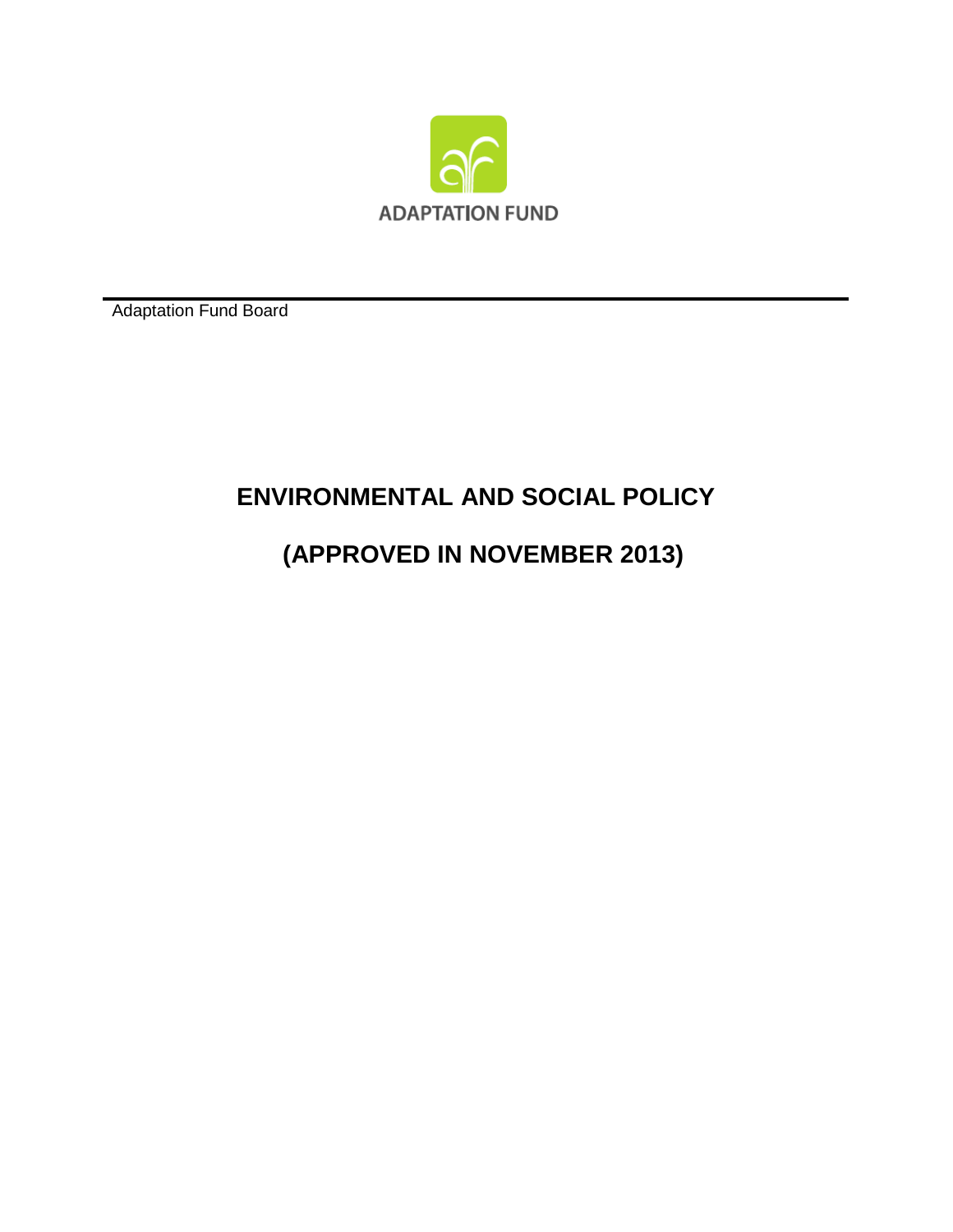# **Background and Introduction**

1. This document outlines an environmental and social policy for the Adaptation Fund (the Fund). The policy is intended to ensure that in furthering the Fund's mission of addressing the adverse impacts of and risks posed by climate change, projects and programmes supported by the Fund do not result in unnecessary environmental and social harms. The policy is intended to build on the Fund's existing policies, operating procedures, and project cycle.

2. The environmental and social policy will bring the Fund's practices generally into line with the practice of other leading financing institutions active in environment and development financing. Over the last twenty years, international financial and development institutions have increasingly adopted environmental and social safeguard policies to enhance sustainable development benefits and avoid unnecessary harm to the environment and affected communities. These safeguard policies allow the institutions to identify and manage the environmental and social risks of their activities, by assessing potential environmental and social harms and then by identifying and implementing steps to avoid, minimize, or mitigate those harms.

3. Among the finance and development institutions that have adopted environmental and social policies are the following:

- the World Bank (i.e. the International Bank for Reconstruction and Development and International Development Agency);<sup>[1](#page-1-0)</sup>
- regional and subregional development banks, including the European Bank for Reconstruction and Development,<sup>[2](#page-1-1)</sup> the Inter-American Development Bank,<sup>[3](#page-1-2)</sup> the Asian Development Bank,<sup>[4](#page-1-3)</sup> the African Development Bank,<sup>[5](#page-1-4)</sup> the Caribbean Development Bank,<sup>[6](#page-1-5)</sup> and the Black Sea Trade and Development Bank;<sup>[7](#page-1-6)</sup>
- the International Finance Corporation $<sup>8</sup>$  $<sup>8</sup>$  $<sup>8</sup>$  and Multilateral Investment Guarantee</sup> Agency;<sup>[9](#page-1-8)</sup>

<span id="page-1-2"></span> $3$  Inter-American Development Bank, Environment and Safeguards Compliance Policy, <http://idbdocs.iadb.org/wsdocs/getdocument.aspx?docnum=665902> (this website links to information about IADB institutional reforms to improve the environmental and social safeguard policies: http://www.iadb.org/en/insitutional-reforms/better-<br>environmental-and-social-safeguards, 1830.html).

<span id="page-1-0"></span><sup>&</sup>lt;sup>1</sup> World Bank, Safeguard Policies[, http://go.worldbank.org/BA5ILYC6B0](http://go.worldbank.org/BA5ILYC6B0) (the World Bank is currently undergoing the first phase of a multi-year process to review and update of its environmental and social safeguard policies).<br><sup>2</sup> European Bank for Reconstruction and Development, Environmental and Social Policy 2008,

<span id="page-1-8"></span><span id="page-1-1"></span><http://www.ebrd.com/pages/research/publications/policies/environmental.shtml> (EBRD is currently updating and receiving comments on its Environmental and Social Policy).

<span id="page-1-3"></span><sup>&</sup>lt;sup>[4](http://www.iadb.org/en/insitutional-reforms/better-environmental-and-social-safeguards,1830.html)</sup> Asian Development Bank, Safeguard Policy Statement, <u>http://www.adb.org/site/safeguards/policy-statement</u>.<br><sup>5</sup> African Development Bank, Environmental and Social Safeguards Policies and Procedures,

<span id="page-1-4"></span><http://www.afdb.org/en/documents/project-operations/environmental-and-social-safeguards-policies-and-procedures/> (the African Development Bank has just completed its Consultations on an Integrated Safeguards System,

<http://www.afdb.org/en/consultations/closed-consultations/afdbs-integrated-safeguards-system/> and is expected to release a new policy soon).

<span id="page-1-5"></span>Caribbean Development Bank Policies and Strategies,<http://www.caribank.org/about-cdb/bankpolicies-strategies> (the CDB has

<span id="page-1-6"></span>a gender equality and information policy and its environmental policy is forthcoming).<br><sup>7</sup> Black Sea Trade & Development Bank, Environment Policy, <u>http://www.bstdb.org/about-us/key-documents/policy-</u> [documents/Environmental\\_policy.pdf](http://www.bstdb.org/about-us/key-documents/policy-documents/Environmental_policy.pdf)

<span id="page-1-7"></span> $8$  International Finance Corporation, Performance Standards on Environmental and Social Sustainability, [http://www1.ifc.org/wps/wcm/connect/topics\\_ext\\_content/ifc\\_external\\_corporate\\_site/ifc+sustainability/publications/publications\\_h](http://www1.ifc.org/wps/wcm/connect/topics_ext_content/ifc_external_corporate_site/ifc+sustainability/publications/publications_handbook_pps) [andbook\\_pps.](http://www1.ifc.org/wps/wcm/connect/topics_ext_content/ifc_external_corporate_site/ifc+sustainability/publications/publications_handbook_pps)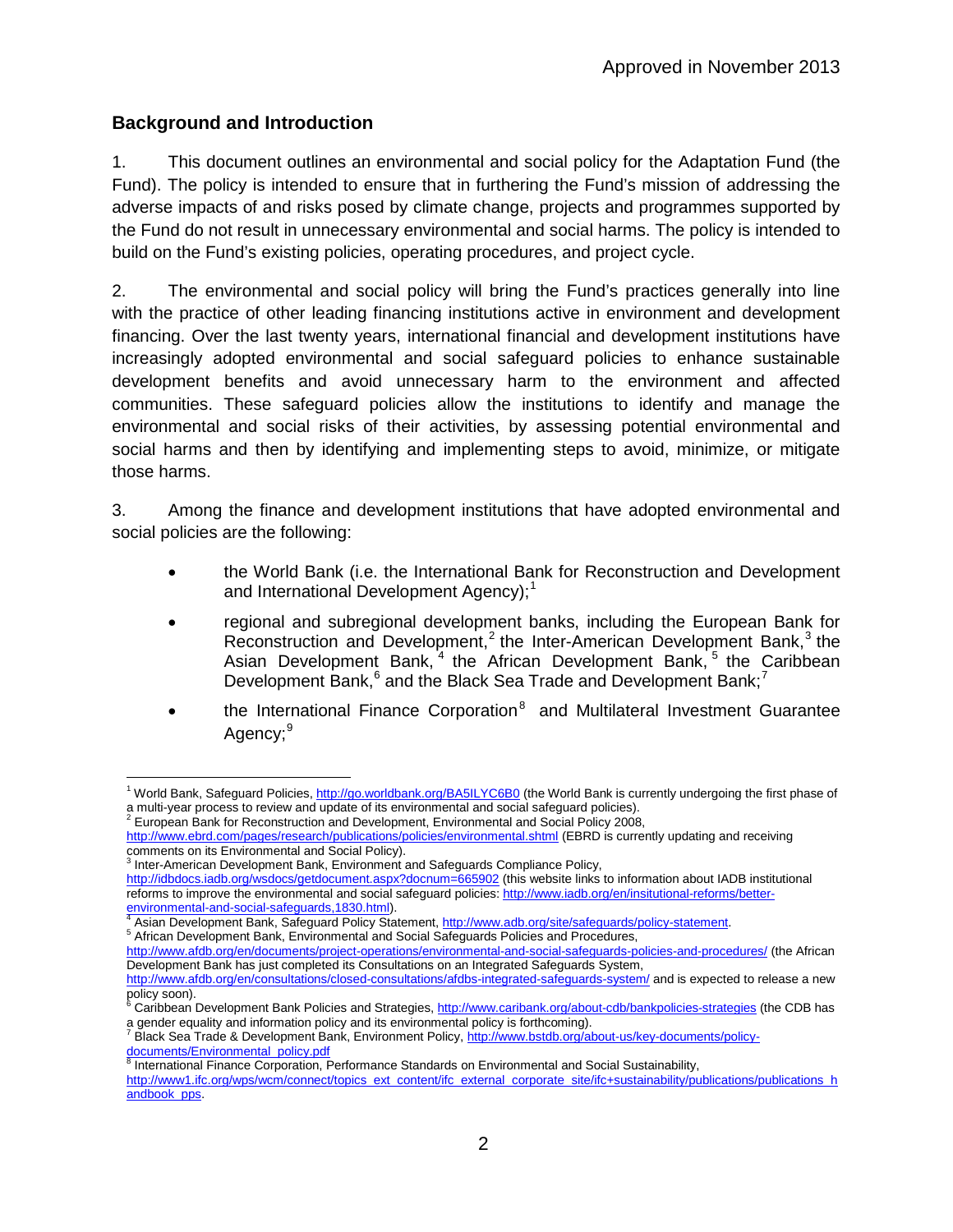- the Global Environment Facility;<sup>[10](#page-2-0)</sup>
- the United Nations Development Programme;<sup>[11](#page-2-1)</sup>
- most export credit and insurance agencies; $^{12}$  $^{12}$  $^{12}$
- some bilateral development agencies;<sup>[13](#page-2-3)</sup> and
- many leading private commercial banks.<sup>[14](#page-2-4)</sup>

4. The prevalence of environmental and social policies at international finance and development institutions reflects a broad consensus among governments, development economists, civil society, and other stakeholders that such policies are critical to achieving positive sustainable development outcomes and avoiding any unreasonable harm. Many countries, both donor and recipient countries, have also adopted domestic laws that are similar to many of these international environmental and social policies.

5. The environmental and social policy set forth below is designed to be integrated with the Fund's existing policies, practices, and project cycle, although some issues will have to be addressed further to operationalize the policy. The environmental and social policy is attached as Annex 3 to and incorporated into the current Operational Policies and Guidelines for Parties to access resources from the Adaptation Fund (OPG).

6. The policy would not shift the current relative roles and responsibilities between the Adaptation Fund Board (the Board), implementing entities, and executing entities. Implementing entities will continue to be responsible for risk management associated with the projects and programmes, but the risk will now be explicitly understood to include environmental and social risks presented by the proposed projects and programmes. The future accreditation or reaccreditation of implementing entities may need to reflect their capacity and commitment to address environmental and social risks. Many of the multilateral implementing entities already have environmental and social policies and management systems that will meet the standards of the Fund. Some of the national and regional implementing entities may also have this capacity and commitment, but for others there may be a need for capacity building to manage environmental and social risks.

<sup>&</sup>lt;sup>9</sup> Multilateral Investment Guarantee Agency, Environmental and Social Safeguards,

<http://www.miga.org/projects/index.cfm?stid=1822>

<span id="page-2-0"></span><sup>10</sup> Global Environment Facility, GEF Policies on Environmental and Social Safeguard Standards and Gender Mainstreaming, http://www.thegef.org/gef/sites/thegef.org/files/documents/C.40.10 GEF Policies on Safeguards and Gender.April 26 2011.p

<span id="page-2-1"></span>[df.](http://www.thegef.org/gef/sites/thegef.org/files/documents/C.40.10_GEF_Policies_on_Safeguards_and_Gender.April_26_2011.pdf)<br><sup>[11](http://www.thegef.org/gef/sites/thegef.org/files/documents/C.40.10_GEF_Policies_on_Safeguards_and_Gender.April_26_2011.pdf)</sup> United Nations Development Programme, Guidance Note: Environmental and Social Screening Procedure for UNDP Projects<br>(March 19, 2012), <u>https://info.undp.org/global/.../ESSP\_Guidance\_19Mar12\_English.docx</u>

<span id="page-2-2"></span>OECD, Recommendation of the Council on Common Approaches for Officially Supported Export Credits and Environmental and Social Due Diligence (The "Common Approaches"),

[http://search.oecd.org/officialdocuments/displaydocumentpdf/?cote=TAD/ECG%282012%295&doclanguage=en.](http://search.oecd.org/officialdocuments/displaydocumentpdf/?cote=TAD/ECG%282012%295&doclanguage=en)<br><sup>[13](http://search.oecd.org/officialdocuments/displaydocumentpdf/?cote=TAD/ECG%282012%295&doclanguage=en)</sup> See, e.g., Japan International Cooperation Agency,

<span id="page-2-3"></span>[http://www.jica.go.jp/english/our\\_work/social\\_environmental/guideline/pdf/guideline100326.pdf;](http://www.jica.go.jp/english/our_work/social_environmental/guideline/pdf/guideline100326.pdf) UK Department for International<br>Development, Guide to Environmental Screening, http://www.eldis.org/vfile/upload/1/document/070

<span id="page-2-4"></span><sup>&</sup>lt;sup>14</sup> Equator Principles[, http://www.equator-principles.com/index.php/members-reporting.](http://www.equator-principles.com/index.php/members-reporting) Several of the Equator Principle member banks are located in developing countries, including Absa Bank Limited in South Africa; Access Bank Plc in Nigeria; Arab African International Bank in Egypt; Banco Bradesco S.A., Banco Pine S.A., and Banco do Brasil S.A. in Brazil; Banco de Crédito (BCP) in Peru; Banco de Galicia y Buenos Aires S.A. in Argentina; Banco de la República Oriental del Uruguay in Uruguay; Bancolombia S.A. in Colombia; Ecobank Transnational Incorporated in Togo; IDFC Limited in India; and Industrial Bank Co., Ltd.

in China; among others.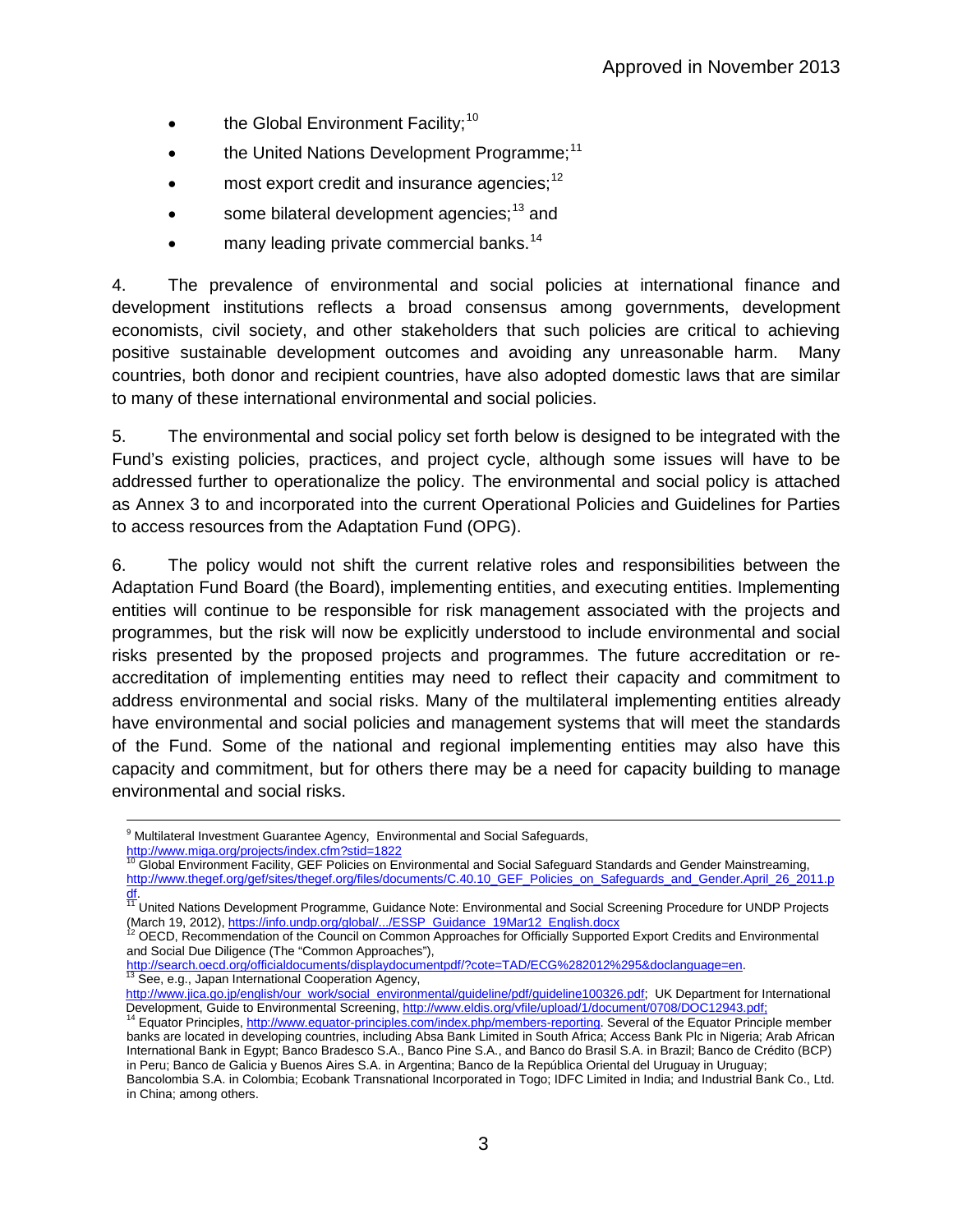7. The requirements to assess and manage environmental and social risks by the implementing entity will be integrated into existing requirements for risk assessment and management. The initial screening for environmental and social risks can be included in the project/programme proposal document. The requirements for effective consultation are consistent with the Fund's current requirements for consultative processes in the development of projects/programmes with "particular reference to vulnerable groups, including gender considerations."[15](#page-3-0)

8. The policy requires that all projects/programmes be screened for their environmental and social impacts, that those impacts be identified, and that the proposed project/programme be categorized according to its potential environmental and social impacts. Projects/ programmes likely to have significant adverse environmental or social impacts that are for example diverse, widespread, and irreversible should be categorized as Category A. Projects/programmes with potential adverse impacts that are less adverse than Category A projects/programmes, because for example they are fewer in number, smaller in scale, less widespread, reversible or easily mitigated should be categorized as Category B. Those projects/programmes with no adverse environmental or social impacts should be categorized as Category C. Regardless in which category a specific project/programme is screened, all environmental and social risks shall be adequately identified and assessed by the implementing entity in an open and transparent manner with appropriate consultation. The policy is aimed at allowing for a variety of approaches. Implementing entities that use a different but functionally equivalent system of categorization can continue to use that system and still meet the requirements of the policy.

9. The scope of the environmental and social assessment shall be commensurate with the scope and severity of potential risks. If an environmental and social assessment is required, the assessment should assess all potential environmental and social risks and include a proposed risk management plan. The plan should typically be included with the project/programme document submitted for approval. In some Category B projects/programmes where the proposed activities requiring such assessment represent a minor part of the project, and when the assessment and/or management plan cannot be completed in time or where mitigation measures extend into project/programme implementation, the Board can approve the project/programme subject to assurances included in the agreement signed between the Board and the implementing entity that any environmental and social risks will be adequately and timely addressed through a management plan or changes in project/programme design. The existing system of annual project/programme performance reports and the mid-term and terminal evaluation reports can be modified to track any required environmental and social risk management plan or changes in project/programme design. Implementing entities shall screen compliance with this policy on a project-by-project basis.

<span id="page-3-0"></span><sup>&</sup>lt;sup>15</sup> Adaptation Fund, OPG, "Instructions for Project or Programme Funding for Adaptation Fund," part II (H).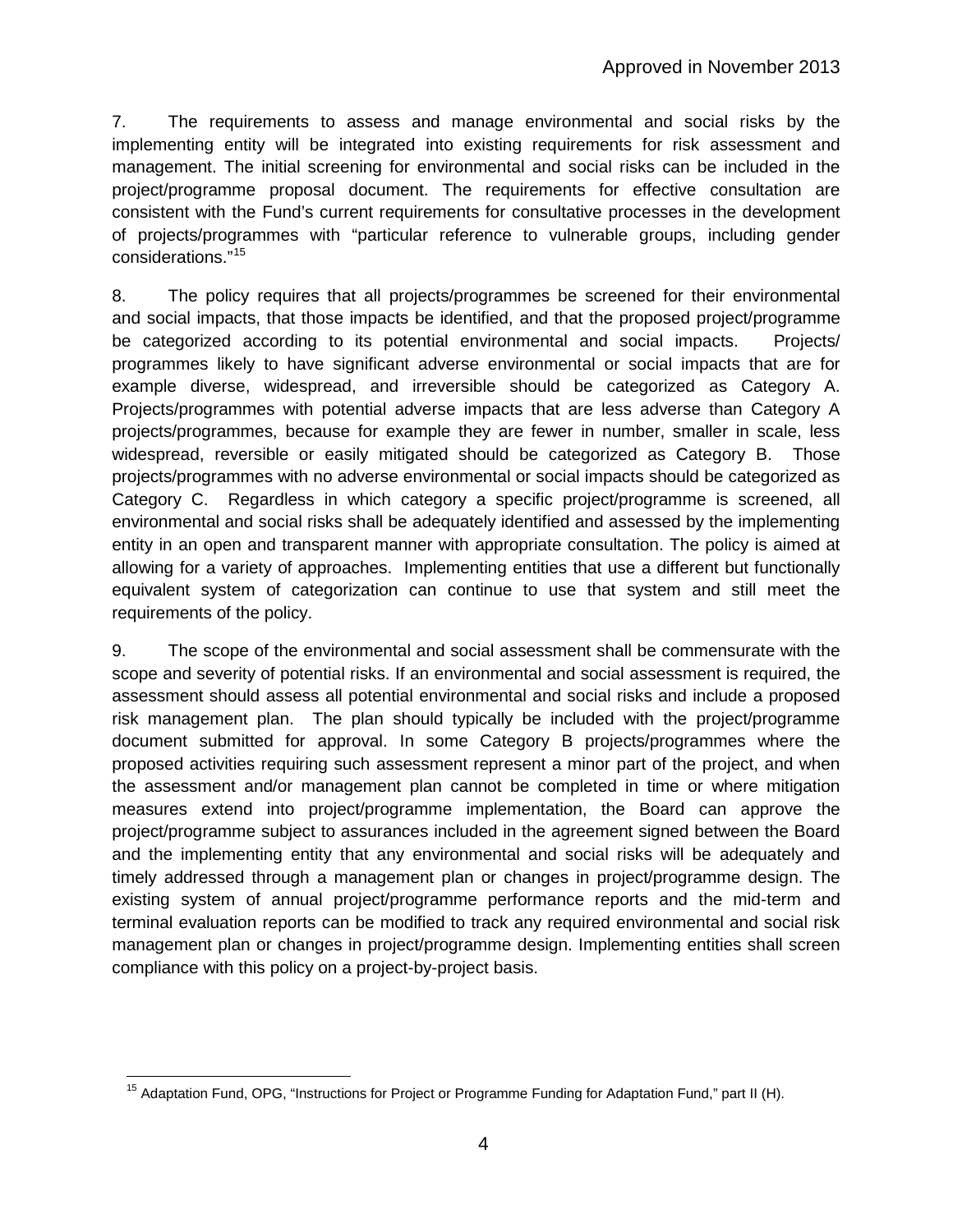# **Environmental and Social Policy Statement**

# **A. General Environmental and Social Commitment**

10. Environmental and social policies are fundamental to ensuring that the Fund does not support projects/programmes that unnecessarily harm the environment, public health or vulnerable communities. As part of the implementing entities' responsibilities for the project/programme, all implementing entities shall (i) have an environmental and social management system that ensures environmental and social risks are identified and assessed at the earliest possible stage of project/programme design, (ii) adopt measures to avoid or where avoidance is impossible to minimize or mitigate those risks during implementation, and (iii) monitor and report on the status of those measures during and at the end of implementation. There shall be adequate opportunities for the informed participation of all stakeholders in the formulation and implementation of projects/programmes supported by the Fund.

## **B. Environmental and Social Principles**

11. All projects/programmes supported by the Fund shall be designed and implemented to meet the following environmental and social principles, although it is recognized that depending on the nature and scale of a project/programme all of the principles may not be relevant to every project/programme.

#### *Compliance with the Law*

12. Projects/programmes supported by the Fund shall be in compliance with all applicable domestic and international law.

## *Access and Equity*

13. Projects/programmes supported by the Fund shall provide fair and equitable access to benefits in a manner that is inclusive and does not impede access to basic health services, clean water and sanitation, energy, education, housing, safe and decent working conditions, and land rights. Projects/programmes should not exacerbate existing inequities, particularly with respect to marginalized or vulnerable groups.

#### *Marginalized and Vulnerable Groups*

14. Projects/programmes supported by the Fund shall avoid imposing any disproportionate adverse impacts on marginalized and vulnerable groups including children, women and girls, the elderly, indigenous people, tribal groups, displaced people, refugees, people living with disabilities, and people living with HIV/AIDS. In screening any proposed project/programme, the implementing entities shall assess and consider particular impacts on marginalized and vulnerable groups.

## *Human Rights*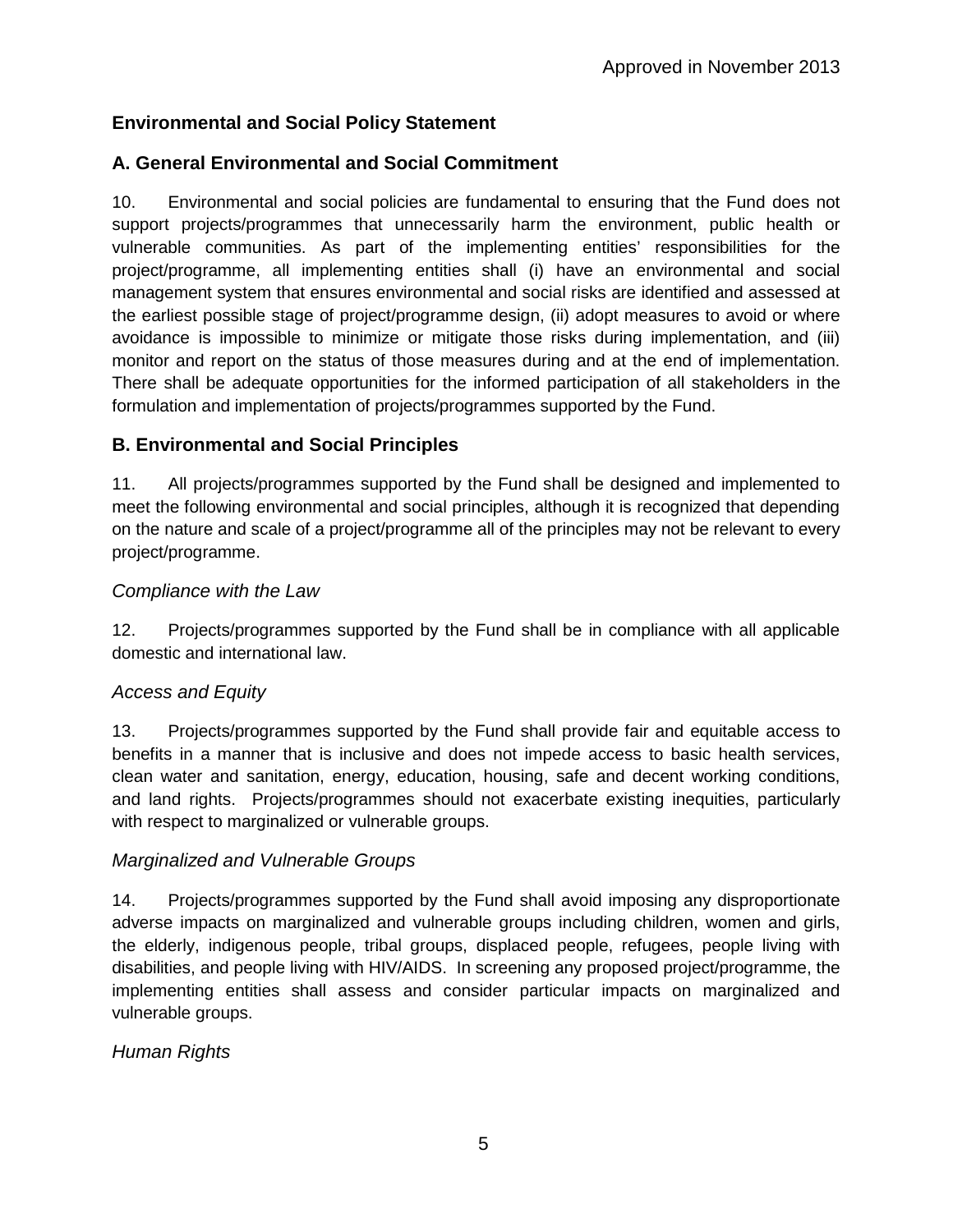15. Projects/programmes supported by the Fund shall respect and where applicable promote international human rights.

# *Gender Equity and Women's Empowerment*

16. Projects/programmes supported by the Fund shall be designed and implemented in such a way that both women and men (a) are able to participate fully and equitably; (b) receive comparable social and economic benefits; and (c) do not suffer disproportionate adverse effects during the development process.

## *Core Labour Rights*

17. Projects/programmes supported by the Fund shall meet the core labour standards as identified by the International Labor Organization.

## *Indigenous Peoples*

18. The Fund shall not support projects/programmes that are inconsistent with the rights and responsibilities set forth in the UN Declaration on the Rights of Indigenous Peoples and other applicable international instruments relating to indigenous peoples.

## *Involuntary Resettlement*

19. Projects/programmes supported by the Fund shall be designed and implemented in a way that avoids or minimizes the need for involuntary resettlement. When limited involuntary resettlement is unavoidable, due process should be observed so that displaced persons shall be informed of their rights, consulted on their options, and offered technically, economically, and socially feasible resettlement alternatives or fair and adequate compensation.

## *Protection of Natural Habitats*

20. The Fund shall not support projects/programmes that would involve unjustified conversion or degradation of critical natural habitats, including those that are (a) legally protected; (b) officially proposed for protection; (c) recognized by authoritative sources for their high conservation value, including as critical habitat; or (d) recognized as protected by traditional or indigenous local communities.

## *Conservation of Biological Diversity*

21. Projects/programmes supported by the Fund shall be designed and implemented in a way that avoids any significant or unjustified reduction or loss of biological diversity or the introduction of known invasive species.

## *Climate Change*

22. Projects/programmes supported by the Fund shall not result in any significant or unjustified increase in greenhouse gas emissions or other drivers of climate change.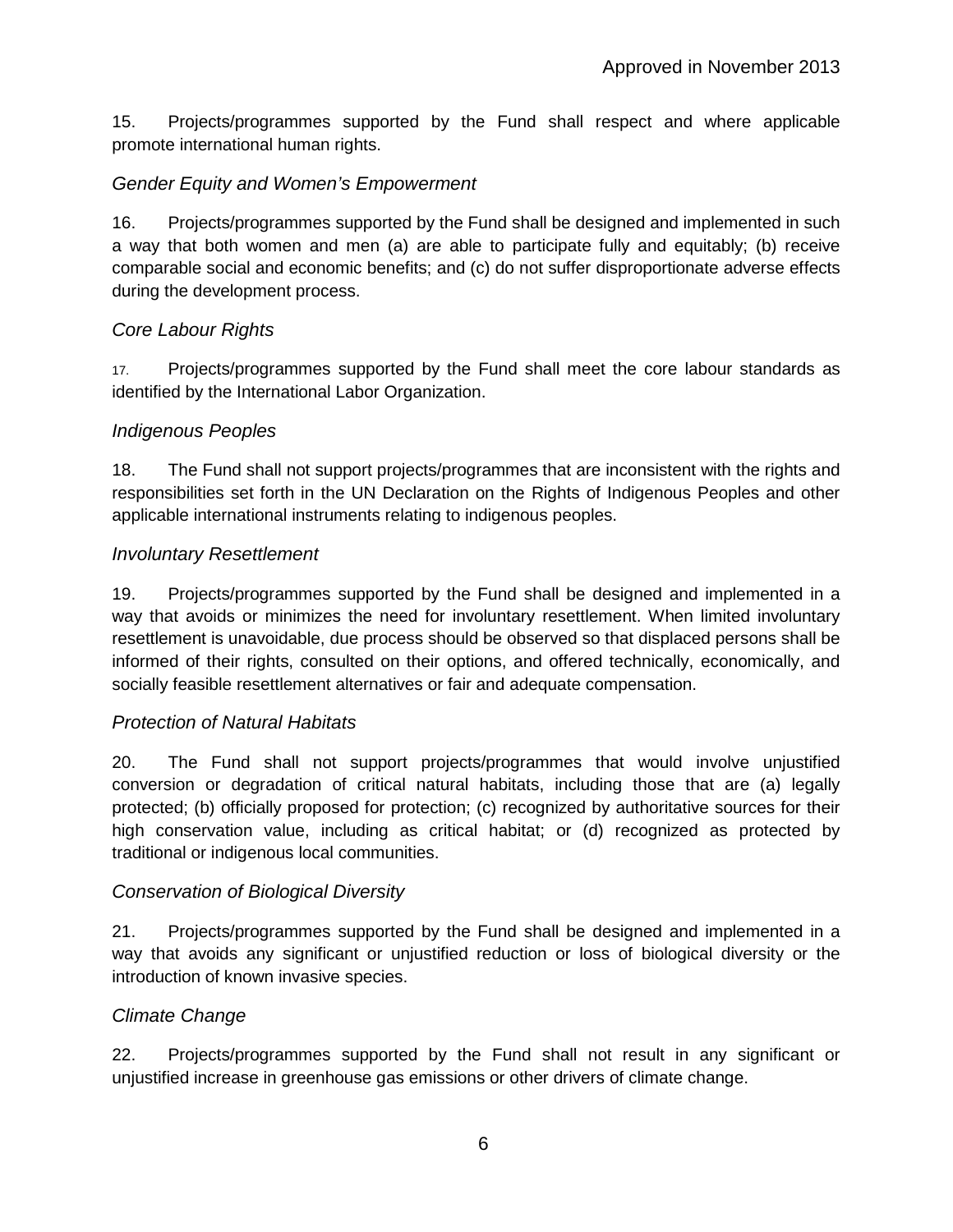## *Pollution Prevention and Resource Efficiency*

23. Projects/programmes supported by the Fund shall be designed and implemented in a way that meets applicable international standards for maximizing energy efficiency and minimizing material resource use, the production of wastes, and the release of pollutants.

#### *Public Health*

*24.* Projects/programmes supported by the Fund shall be designed and implemented in a way that avoids potentially significant negative impacts on public health.

#### *Physical and Cultural Heritage*

25. Projects/programmes supported by the Fund shall be designed and implemented in a way that avoids the alteration, damage, or removal of any physical cultural resources, cultural sites, and sites with unique natural values recognized as such at the community, national or international level. Projects/programmes should also not permanently interfere with existing access and use of such physical and cultural resources.

#### *Lands and Soil Conservation*

26. Projects/programmes supported by the Fund shall be designed and implemented in a way that promotes soil conservation and avoids degradation or conversion of productive lands or land that provides valuable ecosystem services.

## **C. Environmental and Social Management System**

27. The implementing entities' capacity and commitment to reducing environmental and social risks will be assessed through the accreditation process. The implementing entities' risk management systems shall include the commitment and capacity to assess and respond to the environmental and social risks of projects/programmes supported by the Fund in light of this environmental and social policy. The implementing entities shall be responsible for screening all projects/programmes to determine the extent to which they present environmental or social risks, including all risks associated with the Fund's environmental and social principles identified above. Implementing entities proposing projects/ programmes that present environmental and social risks shall ensure that the environmental and social impacts of such projects/programmes are thoroughly assessed; that measures are identified for avoiding, reducing or mitigating all environmental and social impacts; and that the implementation of such measures is monitored and reported on through the life of the project/programme. The environmental and social risk management system shall be commensurate in scope and ambition to the potential scope and severity of environmental and social risks inherent in the project/programme design.

## **D. Environmental and Social Policy Delivery Process**

*Screening of Environmental and Social Risks by the Implementing Entity*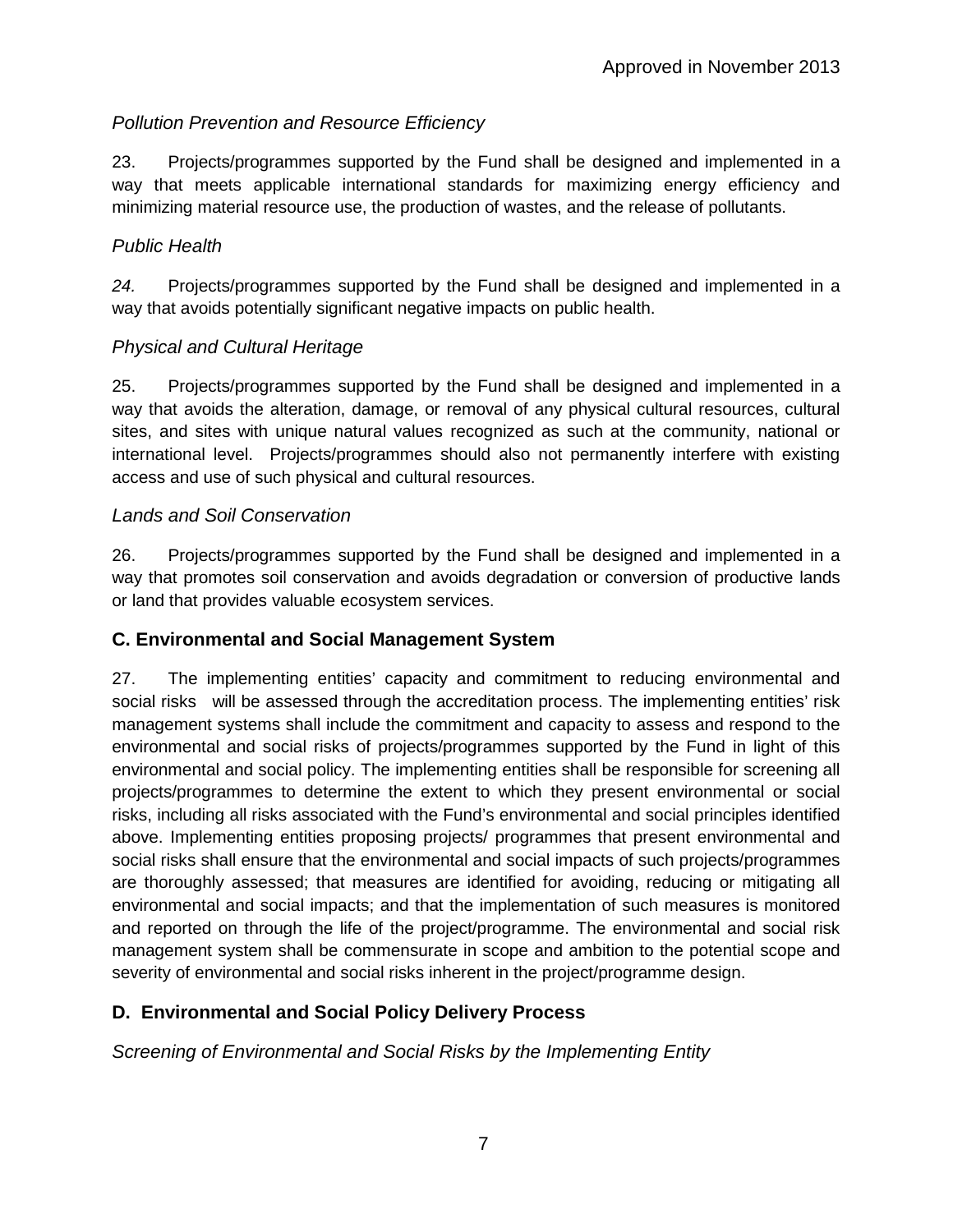28. All proposed projects/programmes shall be screened by the implementing entities to determine their potential to cause environmental or social harm. The screening process shall seek to identify potential environmental and social impacts and risks, taking into consideration the Fund's environmental and social principles outlined above. The screening process shall consider all potential direct, indirect, transboundary, and cumulative impacts in the project's/programme's area of influence that could result from the proposed project/programme. All proposed projects/programmes shall be categorized according to the scale, nature and severity of their potential environmental and social impacts. Projects/programmes likely to have significant adverse environmental or social impacts that are for example diverse, widespread, or irreversible should be categorized as Category A projects/programmes. Projects/programmes with potential adverse impacts that are less adverse than Category A projects/programmes, because for example they are fewer in number, smaller in scale, less widespread, reversible or easily mitigated should be categorized as Category B. Those projects/programmes with no adverse environmental or social impacts should be categorized as Category C.

*29.* The screening will determine the extent to which the project/programme requires further environmental and social assessment, mitigation, and management. The results of the environmental screening shall be included in the project/programme proposal initially submitted by the implementing entity to the Adaptation Fund Board secretariat (the secretariat). If during the project/programme review process the Board or secretariat determines that further information on the environmental and social assessment, mitigation, and management of risks is required, the implementing entities can be asked to provide it. If appropriate, this will be reflected in the agreement between the Board and the implementing entity. Regardless of the outcome of the screening procedure, all proposed projects/programmes shall comply with the Fund's environmental and social principles and applicable national and local laws and regulations.

## *Environmental and Social Assessment*

30. For all projects/programmes that have the potential to cause environmental or social harm (i.e. all Category A and B projects/programmes), the implementing entity shall prepare an environmental and social assessment that identifies any environmental or social risks, including any potential risks associated with the Fund's environmental and social principles set forth above. The assessment shall (i) consider all potential direct, indirect, transboundary, and cumulative impacts and risks that could result from the proposed project/programme; (ii) assess alternatives to the project/programme; and (iii) assess possible measures to avoid, minimize, or mitigate environmental and social risks of the proposed project/programme. As a general rule, the environmental and social assessment shall be completed before the project/programme proposal submission to the Adaptation Fund. In some Category B projects/programmes where the proposed activities requiring such assessment represent a minor part of the project, and when inclusion in the proposal is not feasible, a timeline for completing the environmental and social assessment before construction begins shall be incorporated in the agreement between the Board and the implementing entity following the project/programme approval, and reported through the annual project/programme performance report. A copy of the environmental and social assessment shall be provided to the secretariat as soon as the assessment is completed.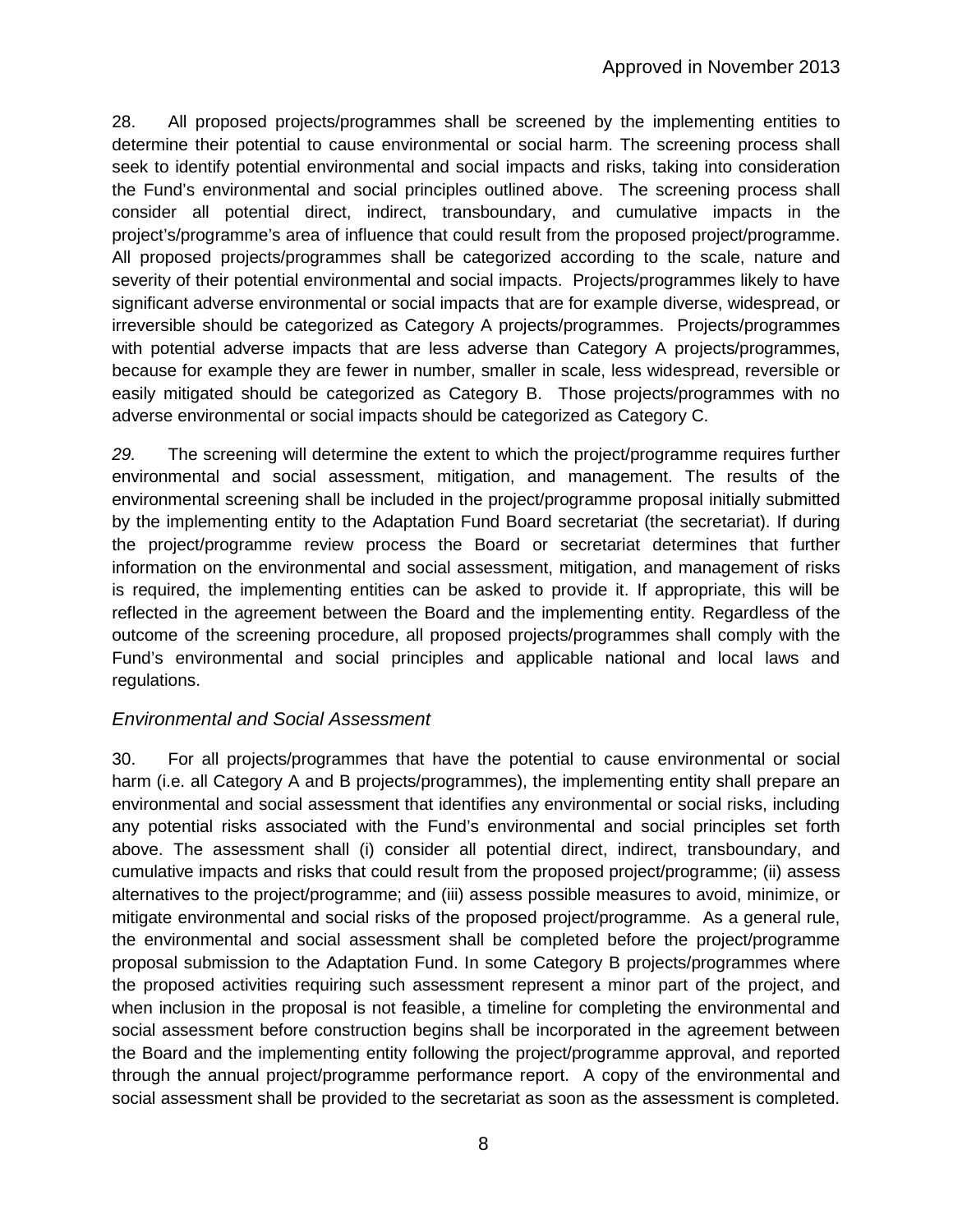Prior to submitting the environmental and social assessment to the Board, the secretariat may require further information from the implementing entity on the environmental and social assessment, mitigation, and management of risks, if deemed necessary.

#### *Environmental and Social Management Plan*

31. Where the environmental and social assessment identifies environmental or social risks, the assessment shall be accompanied by an environmental and social management plan that identifies those measures necessary to avoid, minimize, or mitigate the potential environmental and social risks. A commitment by the implementing entity to implement the management plan shall be a condition of the project/programme approval and reflected in the monitoring and reporting plan for that project/programme.

#### *Monitoring, Reporting, and Evaluation*

32. Implementing entities' monitoring and evaluation of projects/programmes supported by the Fund shall address all environmental and social risks identified by the implementing entity during project/programme assessment, design, and implementation. The implementing entities' annual project/programme performance reports shall include a section on the status of implementation of any environmental and social management plan, including those measures required to avoid, minimize, or mitigate environmental and social risks. The reports shall also include, if necessary, a description of any corrective actions that are deemed necessary. The mid-term and terminal evaluation reports shall also include an evaluation of the project/programme performance with respect to environmental and social risks.

#### *Public Disclosure and Consultation*

33. Implementing entities shall identify stakeholders and involve them as early as possible in planning any project/programme supported by the Fund. The results of the environmental and social screening and a draft environmental and social assessment, including any proposed management plan, shall be made available for public consultations that are timely, effective, inclusive, and held free of coercion and in an appropriate way for communities that are directly affected by the proposed project/programme. The secretariat will publicly disclose the final environmental and social assessment through the Fund's website as soon as it is received. The implementing entity is responsible for disclosing the final environmental and social assessment to project-affected people and other stakeholders. Project/programme performance reports including the status on implementation of environmental and social measures shall be publicly disclosed. Any significant proposed changes in the project/programme during implementation shall be made available for effective and timely public consultation with directly affected communities.

#### *Grievance Mechanism*

34. The implementing entities shall identify a grievance mechanism that provides people affected by projects/programmes supported by the Fund with an accessible, transparent, fair and effective process for receiving and addressing their complaints about environmental or